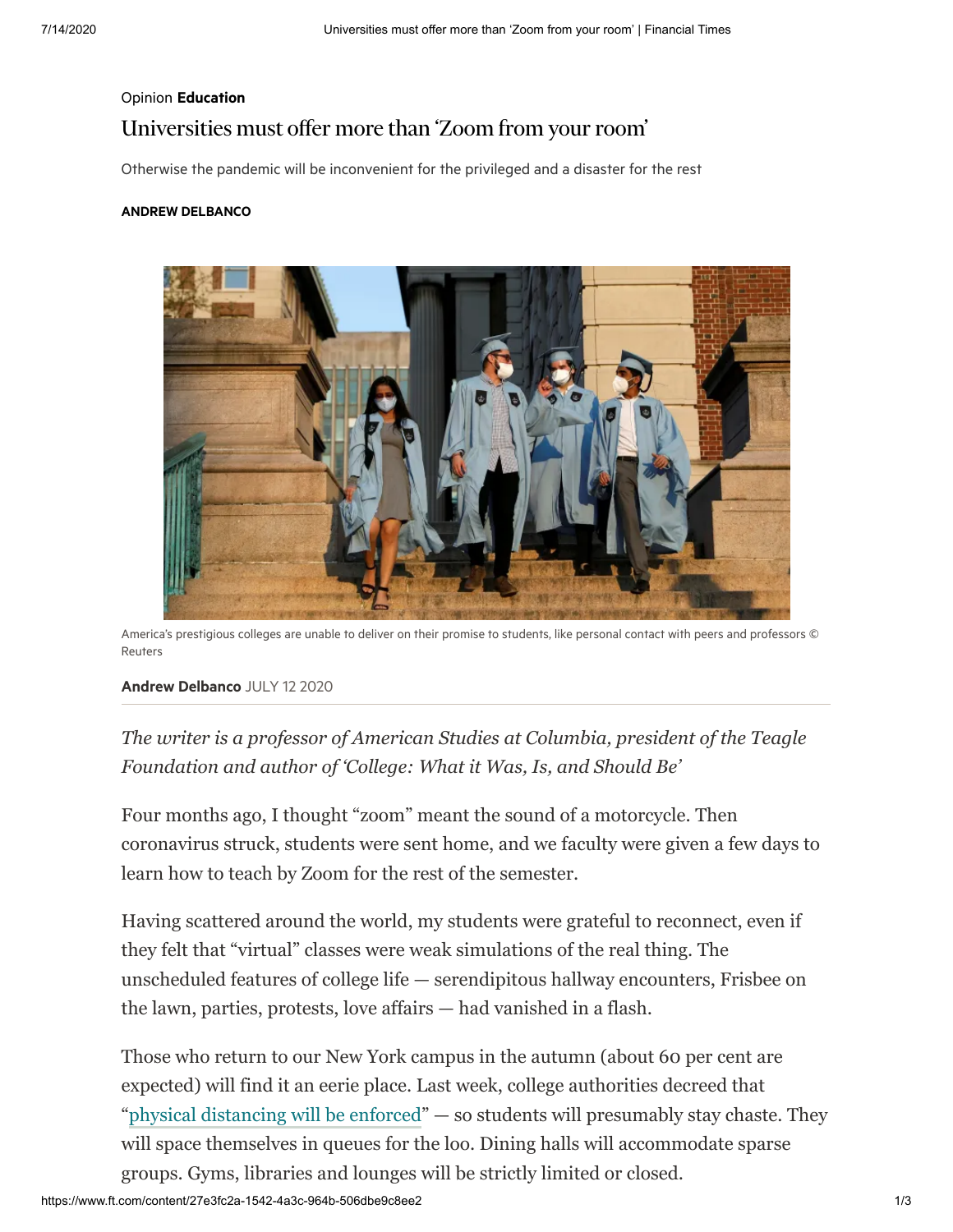#### 7/14/2020 Universities must offer more than 'Zoom from your room' | Financial Times

At Harvard — where all courses will be online and mainly first years, as well as some in dire circumstances at home, [will live on campus](https://www.nytimes.com/2020/07/11/style/harvard-students-coronavirus.html) — one new student [put it this way:](https://www.thecrimson.com/article/2020/7/8/harvard-coronavirus-fall-freshmen-reactions/) "The only common space that they said will be open was the laundry room . . . The only place where we can talk to people is while doing laundry."

For the moment, America's prestigious colleges are unable to deliver on their promise to students: personal contact with peers and professors who will enlarge their minds and propel their careers. The most candid thing to say to prospective students would be: "Come to college and Zoom from your room!"

Of course, no college is saying that. Williams College (one of the richest) is offering a [15 per cent discount](https://president.williams.edu/writings-and-remarks/letters-from-the-president/announcing-our-plan-for-fall-2020/); Princeton University (yet richer) has taken 10 per cent off tuition. But most others have no plans to charge less for the depleted experience. Demand might drop off, but I doubt it. Given the market value of a top degree, families will pay full fare in order to avoid forfeiting their child's place. And whenever the virus abates, elite colleges will be more valued than ever because of the hiatus.

All this grabs attention. But the real calamity engulfing American higher education has little to do with the elite universities. The virus poses a serious problem for the Ivy League but not a mortal threat.

Where it has struck with deadly force is at residential colleges that cannot count on prestige to guarantee full enrolment. These schools — many of them fine institutions with small endowments — depend almost wholly on tuition to cover operating expenses. It is not clear that families will, or can, pay anything like full price as students are deflected into online learning. With millions of parents thrown out of work, demand is spiking for financial aid, and a George Washington University parent [has already filed a lawsuit](https://www.washingtonpost.com/local/education/parent-sues-george-washington-university-over-tuition-says-online-classes-not-as-valuable/2020/05/04/76a62d1e-8e4a-11ea-a0bc-4e9ad4866d21_story.html) over the spring shift to online learning.

At public universities, attended by roughly three-quarters of America's nearly 20m undergraduates, things are arguably worse. Already in fragile financial condition, they are being hit by reduced government support as their home states struggle with plummeting tax revenue. Last week, the Trump administration also took aim at an important revenue source for US universities, saying that visas would be revoked for international students at any college that goes fully online. Higher education is in crisis.